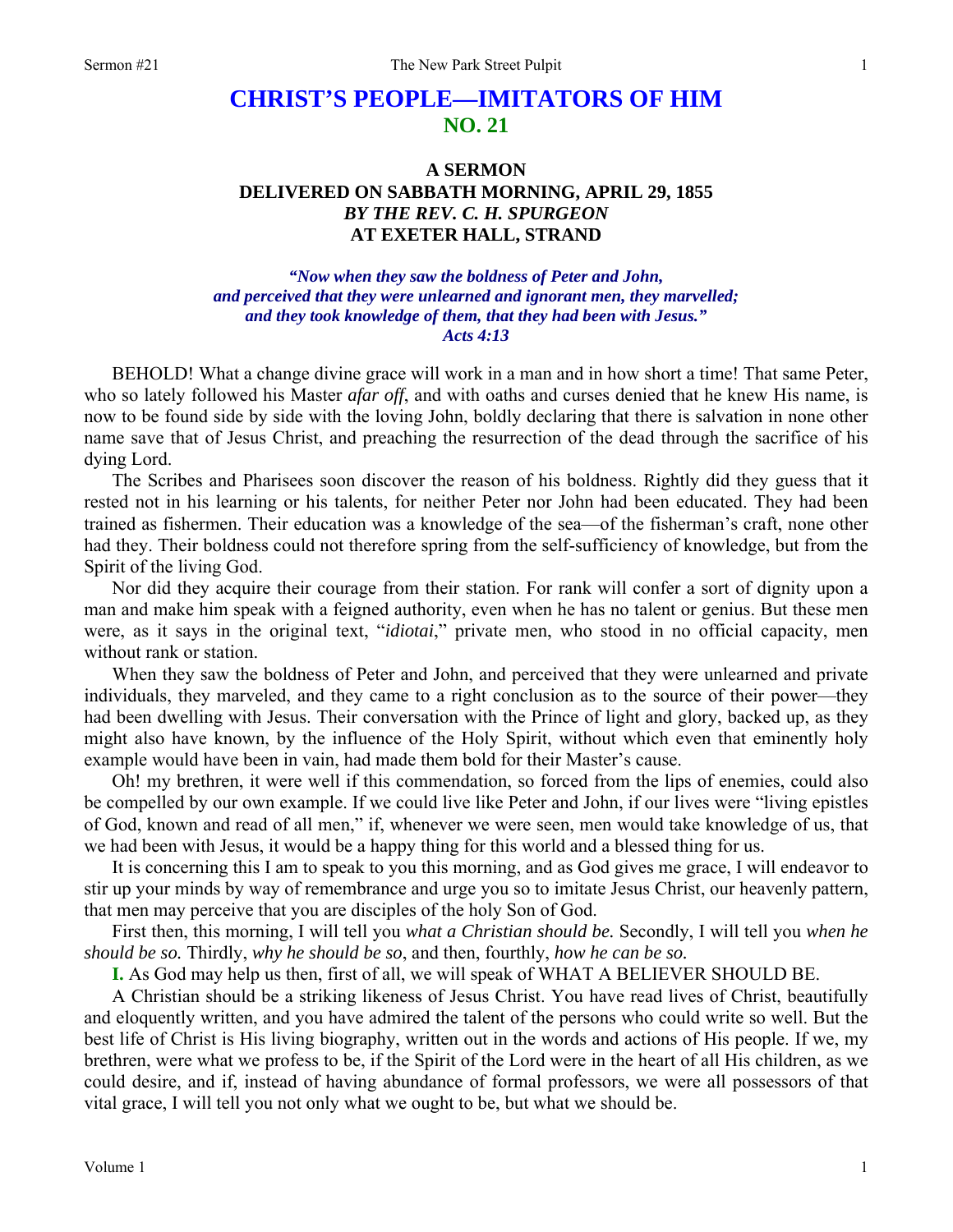We should be pictures of Christ, yea, such striking likenesses of Him, that the world would not have to hold us up by the hour together and say, "Well, it seems somewhat of a likeness," but they would, when they once beheld us, exclaim, "He has been with Jesus. He has been taught of Him. He is like Him. He has caught the very idea of the holy Man of Nazareth, and he expands it out into his very life and every day actions."

In enlarging upon this point, it will be necessary to premise that when we here affirm that men should be such and such a thing, we refer to the people of God. We do not wish to speak to them in any legal way. We are not under the law, but under grace. Christians hold themselves bound to keep all God's precepts, but the reason why they do so is not because the *law* is binding upon them, but because the *Gospel* constrains them.

They believe that having been redeemed by blood divine, having been purchased by Jesus Christ, they are more bound to keep His commands than they would have been if they were under the law. They hold themselves to be ten thousand-fold more debtors to God than they could have been under the Mosaic dispensation. Not of force. Not of compulsion. Not through fear of the whip. Not through legal bondage. But through pure, selfless love and gratitude to God, they lay themselves out for His service, seeking to be Israelites indeed, in whom there is no guile. This much I have declared lest any man should think that I am preaching works as the way to salvation. I will yield to none in this. That I will ever maintain—that by grace we are saved and not by ourselves.

But equally must I testify, that where the grace of God is, it will produce fitting deeds. To these I am ever bound to exhort you, while you are ever expected to have good works for necessary purposes. Again, I do not, when I say that a believer should be a striking likeness of Jesus, suppose that any one Christian will perfectly exhibit all the features of our Lord and Savior Jesus Christ. Yet, my brethren, the fact that perfection is beyond our reach should not diminish the ardor of our desire after it.

The artist, when he paints, knows right well that he shall not be able to excel Apelles, but that does not discourage him. He uses his brush with all the greater pains, that he may at least in some humble measure resemble the great master. So the sculptor, though persuaded that he will not rival Praxiteles, will hew out the marble still and seek to be as near the model as possible.

Just so the Christian man, though he feels he never can mount to the height of complete excellence, and perceives that he never can on earth become the exact image of Christ, still holds it up before him, and measures his own deficiencies by the distance between himself and Jesus. This he will do, forgetting all he has attained, he will press forward, crying, *Excelsior*! going upwards still, desiring to be conformed more and more to the image of Christ Jesus.

First then, a Christian should be like Christ in His *boldness.* This is a virtue nowadays called impudence, but the grace is equally valuable by whatever name it may be called. I suppose if the Scribes had given a definition of Peter and John, they would have called them impudent fellows.

Jesus Christ and His disciples were noted for their courage. "When they saw the boldness of Peter and John, they took knowledge of them, that they had been with Jesus." Jesus Christ never fawned upon the rich. He stooped not to the great and noble. He stood erect, a man before men—the prophet of the people, speaking out boldly and freely what He thought.

Have you ever admired that mighty deed of His, when going to the city where He had lived and been brought up, knowing that a prophet had no honor in His own country, the book was put into His hands. He had but then commenced His ministry. Yet without tremor He unrolled the sacred volume and what did He take for His text? Most men, coming to their own neighborhood would have chosen a subject adapted to the taste, in order to earn fame. But what doctrine did Jesus preach that morning? One which in our age is scorned and hated—the doctrine of *election.* 

He opened the Scriptures and began to read thus, "Many widows were in Israel in the days of Elias, when the heaven was shut up three years and six months, when great famine was throughout all the land; but unto none of them was Elias sent, save unto Sarepta, a city of Sidon, unto a woman that was a

2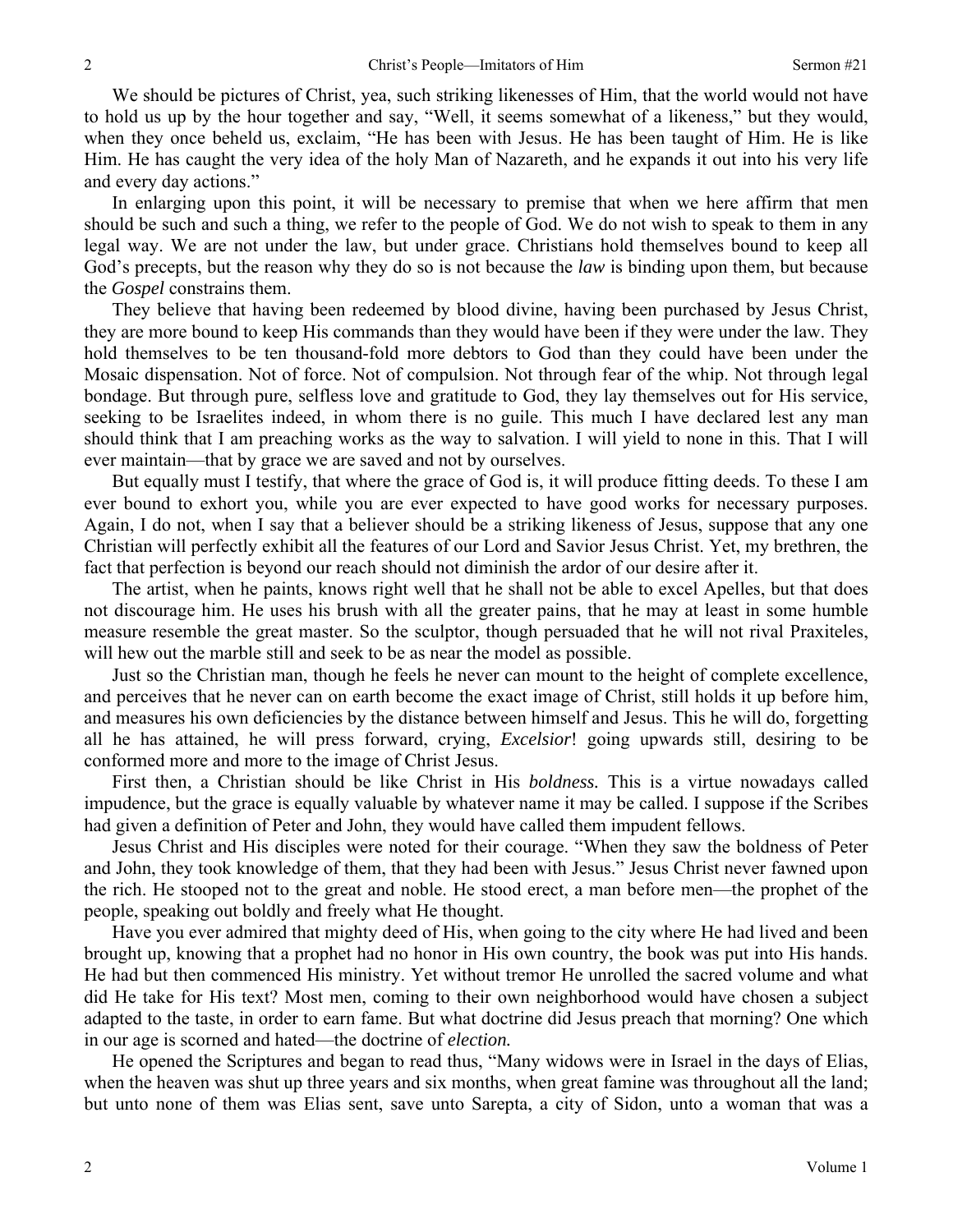3

widow. And many lepers were in Israel in the time of Eliseus the prophet; and none of them was cleansed, saving Naaman the Syrian."

Then He began to tell how God saves whom He pleases and rescues whom He chooses. Ah! how they gnashed their teeth upon Him, dragged Him out, and would have cast Him from the brow of the hill. Do you not admire His intrepidity? He saw their teeth gnashing. He knew their hearts were hot with enmity, while their mouths foamed with revenge and malice—still He stood like the angel who shut the lion's mouths. He feared them not. Faithfully He proclaimed what He knew to be the truth of God and still read on, despite them all.

So in His discourses. If He saw a Scribe or a Pharisee in the congregation, He did not keep back part of the price, but pointing His finger, He said, "Woe unto you, Scribes and Pharisees, hypocrites." And when a lawyer came, saying, "Master, in speaking thus, you condemn us also," He turned round and said, "Woe unto you, lawyers, for you bind heavy burdens upon men, while ye yourselves will not touch them with so much as one of your fingers." He dealt out honest truth. He never knew the fear of man. He trembled at none. He stood out as God's chosen, whom He had anointed above His fellows, careless of man's esteem.

My friends, be like Christ in this. Have none of the time-serving religion of the present day, which is merely exhibited in evangelical drawing rooms—a religion which only flourishes in a hotbed atmosphere, a religion which is only to be perceived in good company. No, if you are the servants of God, be like Jesus Christ, bold for your Master. Never blush to own your religion. Your profession will never disgrace you. Take care you never disgrace *that.* 

Your love to Christ will never dishonor you, it may bring some temporary slight from your friends, or slanders from your enemies, but live on and you shall live down their calumnies. Live on and you shall stand amongst the glorified, honored even by those who hissed you, when *He* shall come to be glorified by His angels and admired by them that love Him. Be like Jesus, very valiant for your God, so that when they shall see your boldness, they may say, "He has been with Jesus."

But no one feature will give a portrait of a man—so the one virtue of boldness will never make you like Christ. There have been some who have been noble men, but have carried their courage to excess. They have thus been caricatures of Christ and not portraits of Him. We must amalgamate with our boldness the *loveliness* of Jesus' disposition. Let courage be the brass. Let love be the gold. Let us mix the two together, so shall we produce a rich Corinthian metal, fit to be manufactured into the beautiful gate of the temple.

Let your love and courage be mingled together. The man who is bold may indeed accomplish wonders. John Knox did much, but he might, perhaps, have done more if he had had a little love. Luther was a conqueror—peace to his ashes and honor to his name!—Still, we who look upon him at a distance, think that if he had sometimes mixed a little mildness with it—if while he had been *fortiter in re* he had been also *suaviter in modo*, and spoken somewhat more gently, he might have done even more good than he did. So, brethren, while we too are bold, let us ever imitate the loving Jesus.

The child comes to Him. He takes it on His knee, saying, "Suffer little children to come unto me, and forbid them not." A widow has just lost her only son. He weeps at the bier and with a word restores life to the dead man. He sees a paralytic, a leper, or a man long confined to his bed. He speaks, they rise and are healed.

He lived for others, not for Himself. His constant labors were without any motive, except the good of those who lived in the world. And to crown all, you know the mighty sacrifice He made, when He condescended to lay down His life for man—when on the tree, quivering with agony and hanging in the utmost extremity of suffering, He submitted to die for our sakes that we might be saved. Behold in Christ, love consolidated! He was one mighty pillar of benevolence. As God is love, so Christ is love.

Oh, you Christians, be you loving also. Let your love and your beneficence beam out on all men. Say not, "Be ye warmed, and be ye filled," but "give a portion to seven, and also to eight." If you cannot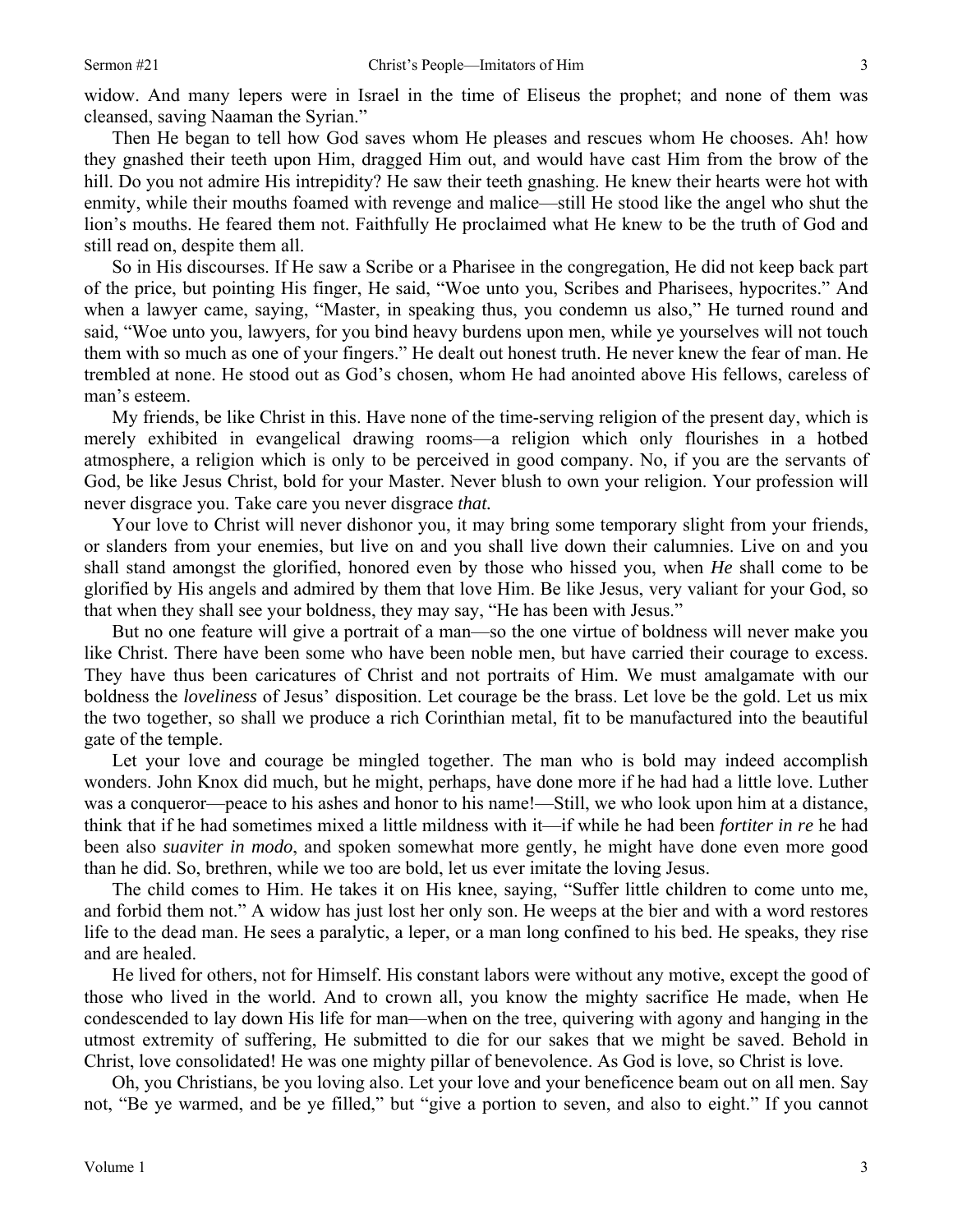imitate Howard and unlock the prison doors—if you cannot visit the sad house of misery, yet each in your proper sphere, speak kind words, do kind actions, live out Christ again in the kindness of your life.

If there is one virtue which most commends Christians, it is that of kindness. It is to love the people of God, to love the church, to love the Word, to love all. But how many have we in our churches of crabtree Christians, who have mixed such a vast amount of vinegar, and such a tremendous quantity of gall in their constitutions, that they can scarcely speak one good word to you? They imagine it impossible to defend religion except by passionate ebullitions. They cannot speak for their dishonored Master without being angry with their opponent. And if anything is awry, whether it be in the house, the church, or anywhere else, they conceive it to be their duty to set their faces like a flint and to defy everybody.

They are like isolated icebergs, no one cares to go near them. They float about on the sea of forgetfulness, until at last they are melted and gone. And though, good souls, we shall be happy enough to meet them in heaven, we are heartily glad to get rid of them from the earth. They were always so unamiable in disposition that we would rather live an eternity with them in heaven, than five minutes on earth. Be you not thus, my brethren. Imitate Christ in your loving spirits. Speak kindly, act kindly, and do kindly, that men may say of you, "He has been with Jesus."

Another great feature in the life of Christ, was His deep and *sincere humility*, in which let us imitate Him. While we will not cringe or bow—(far from it, we are the freemen whom the truth makes free. We walk through this world equal to all, inferior to none)—yet we would endeavor to be like Christ continually humble.

Oh, you proud Christian (for though it be a paradox, there must be some, I think. I would not be so uncharitable as to say that there are not some such persons) if you are a Christian, I bid you look at your Master talking to the children, bending from the majesty of His divinity to speak to mankind on earth, tabernacling with the peasants of Galilee, and then—ay, depth of condescension unparalleled—washing His disciples' feet and wiping them with a towel after supper. This is your Master whom you profess to worship. This is your Lord whom you adore.

And you, some of you who count yourselves Christians, cannot speak to a person who is not dressed in the same kind of clothing as yourselves, who has not exactly as much money per year as you have. In England, it is true that a sovereign will not speak to a shilling, and a shilling will not notice a sixpence, and a sixpence will sneer at a penny. But it should not be so with Christians. We ought to forget caste, degree, and rank when we come into Christ's church.

Recollect, Christian, who your Master was—a man of the poor. He lived with them. He ate with them. And will you walk with lofty heads and stiff necks, looking with insufferable contempt upon your meaner fellow-worms? What are you? The meanest of all, because your trickeries and adornments make you proud. Pitiful, despicable souls you are! How small you look in God's sight! Christ was humble. He stooped to do anything which might serve others. He had no pride. He was a humble man, a friend of publicans and sinners, living and walking with them.

So, Christian, be you like your Master—one who can stoop. Yea, be you one who thinks it no stooping, but rather esteems others better than himself, counts it his honor to sit with the poorest of Christ's people and says, "If my name may be but written in the obscurest part of the book of life, it is enough for me, so unworthy am I of His notice!" Be like Christ in His humility.

So might I continue, dear brethren, speaking of the various characteristics of Christ Jesus. But as you can think of them as well as I can, I shall not do so. It is easy for you to sit down and paint Jesus Christ, for you have Him drawn out here in His Word. I find that time would fail me if I were to give you an entire likeness of Jesus, but let me say, imitate Him in His *holiness.* 

Was He zealous for His Father? So be you. Ever go about doing good. Let not time be wasted. It is too precious. Was He self-denying, never looking to His own interest? So be you. Was He devout? So be you fervent in your prayers. Had He deference to His Father's will? So submit yourselves to Him. Was He patient? So learn to endure.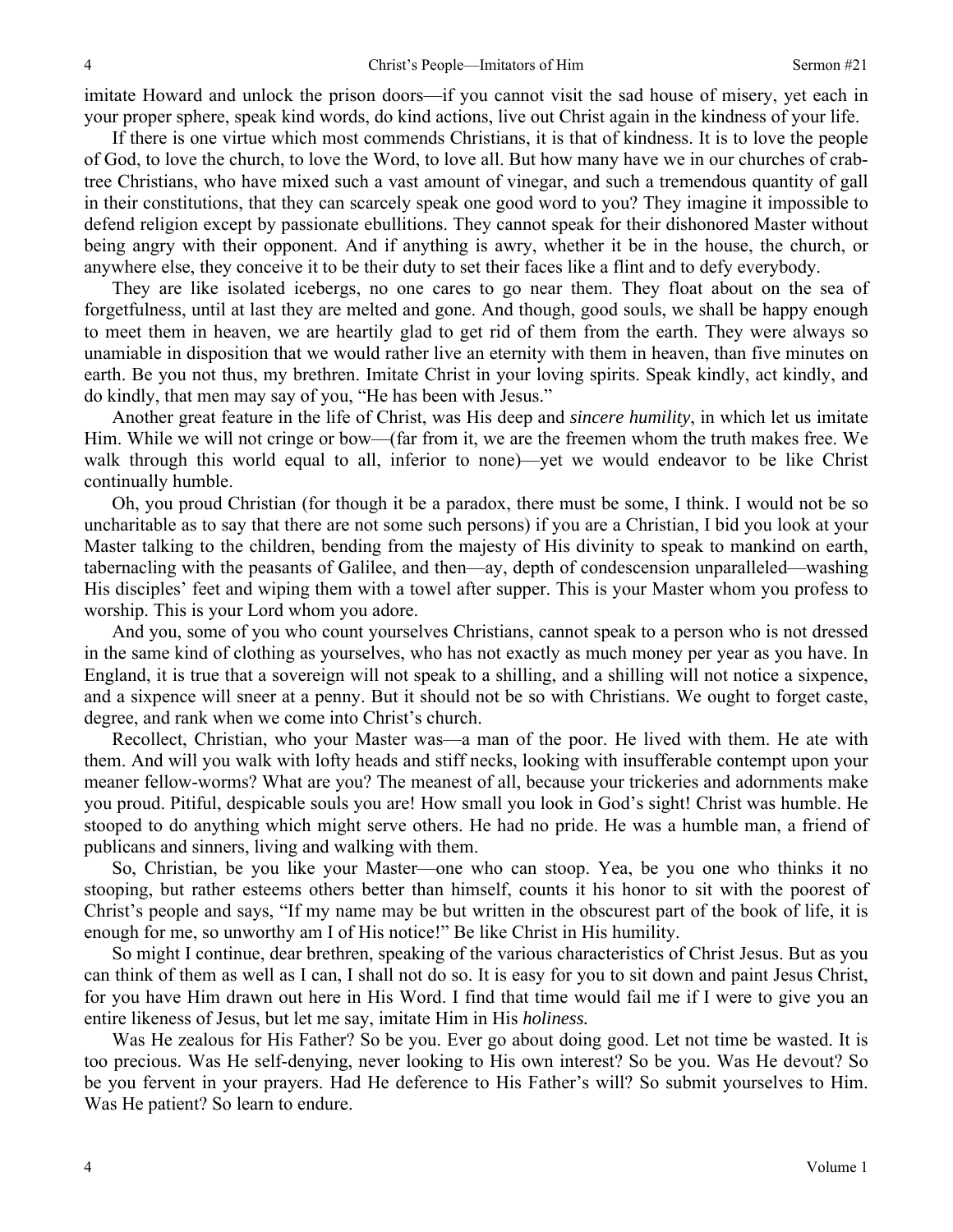And best of all, as the highest portraiture of Jesus, try to forgive your enemies, as He did. And let those sublime words of your Master, "Father, forgive them, for they know not what they do," always ring in your ears. When you are prompted to revenge, when hot anger starts, bridle the steed at once, and let it not dash forward with you headlong. Remember, anger is temporary insanity. Forgive as you hope to be forgiven. Heap coals of fire on the head of your foe by your kindness to him. Good for evil, recollect, is Godlike. Be Godlike then, and in all ways and by all means, so live that your enemies may say, "He has been with Jesus."

#### **II.** Now, WHEN SHOULD CHRISTIANS BE THIS?

For there is an idea in the world that persons ought to be very religious on a Sunday, but it does not matter what they are on a Monday. How many pious preachers are there on the Sabbath-day who are very impious preachers during the rest of the week! How many are there who come up to the house of God with a solemn countenance, who join in the song and profess to pray, yet have neither part nor lot in the matter, but are "in that gall of bitterness and in the bonds of iniquity!"

This is true of some of you who are present here. When should a Christian, then, be like Jesus Christ? Is there a time when he may strip off his regimentals—when the warrior may unbuckle his armour and become like other men? Oh! no. At all times and in every place let the Christian be what he professes to be.

I remember talking, some time ago, with a person who said, "I do not like visitors who come to my house and introduce religion. I think we ought to have religion on the Sabbath-day, when we go to the house of God, but not in the drawing room." I suggested to the individual, that there would be a great deal of work for the upholsterers if there were no religion except in the house of God. "How is that?" was the question. "Why," I replied, "we should need to have beds fitted up in all our places of worship, for surely we need religion to die with, and consequently, everyone would want to die there." Ay, we all need the consolations of God at the last. But how can we expect to enjoy them unless we obey the precepts of religion during life?

My brethren, let me say, be you like Christ at all times. Imitate Him in *public.* Most of us live in some sort of publicity. Many of us are called to work before our fellow men every day. We are watched. Our words are caught. Our lives are examined—taken to pieces. The eagle-eyed, argus-eyed world observes everything we do, and sharp critics are upon us. Let us live the life of Christ in public.

Let us take care that we exhibit our Master and not ourselves—so that we can say, "It is no longer I that live, but Christ that liveth in me." Take heed that you carry this into the *church* too, you who are church members. Be like Christ in the church. How many there are of you like Diotrephes, seeking preeminence. How many are trying to have some dignity and power over their fellow Christians, instead of remembering that it is the fundamental rule of all our churches, that all men are equal—alike brethren, alike to be received as such. Carry out the spirit of Christ, then, in your churches, wherever you are. Let your fellow members say of you, "He has been with Jesus."

But most of all, take care to have religion in your *houses.* A religious house is the best proof of true piety. It is not my chapel, it is my house—it is not my minister, it is my home companion—who can best judge me. It is the servant, the child, the wife, the friend who can discern most of my real character. A good man will improve his household.

Rowland Hill once said he would not believe a man to be a true Christian if his wife, his children, his servants, and even the dog and cat, were not the better for it. That is being religious. If your household is not the better for your Christianity—if men cannot say, "This is a better house than others," then be not deceived—you have nothing of the grace of God.

Let not your servant, on leaving your employ, say, "Well, this is a queer sort of a religious family. There was no prayer in the morning. I began the day with my drudgery. There was no prayer at night. I was kept at home all the Sabbath-day. Once a fortnight, perhaps, I was allowed to go out in the afternoon, when there was nowhere to go to where I could hear a Gospel sermon. My master and mistress went to a place where of course they heard the blessed Gospel of God—that was all for them.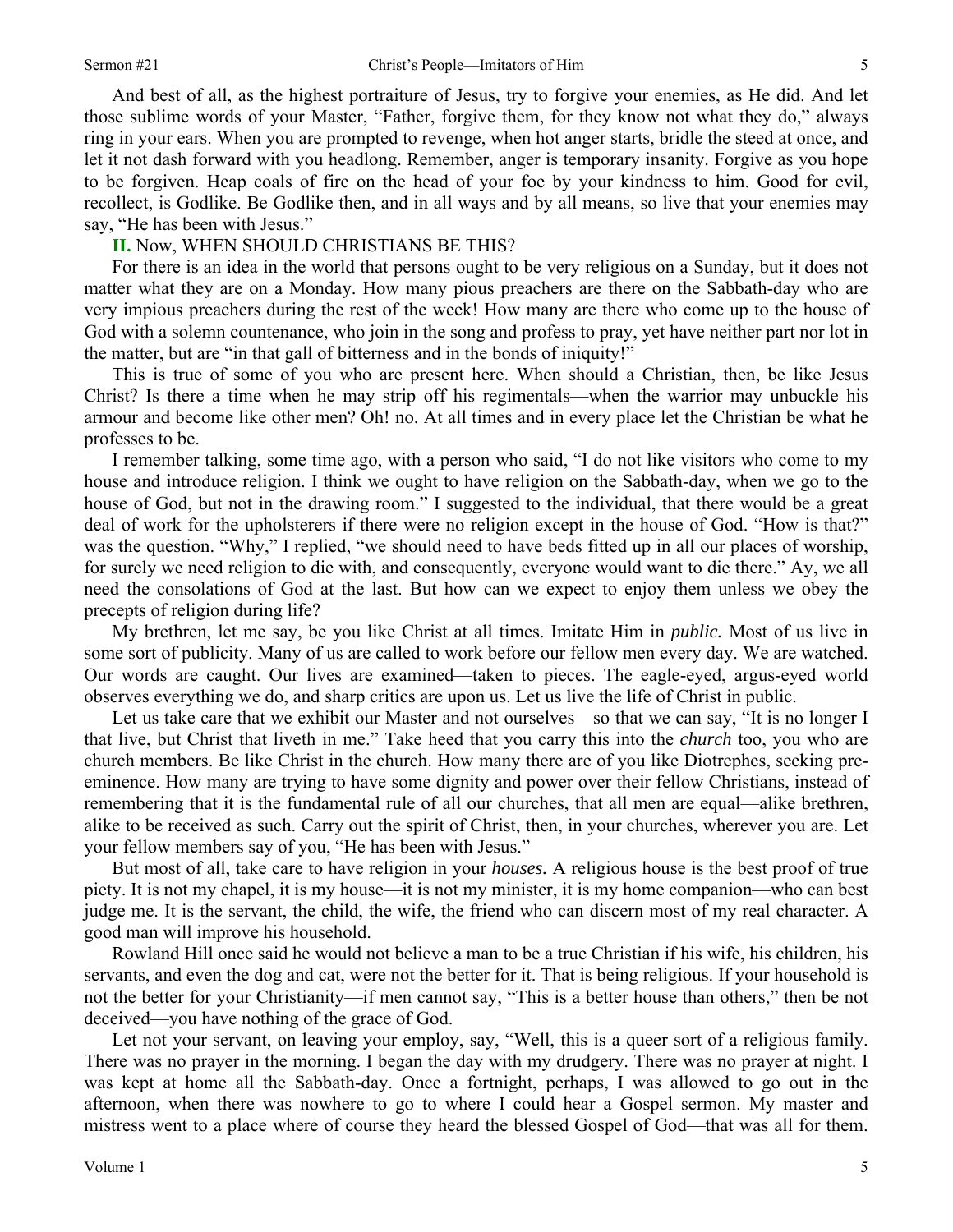As for me, I might have the dregs and leavings of some over-worked curate in the afternoon." Surely Christian men will not act in that way.

No! Carry out your godliness in your family. Let everyone say that you have practical religion. Let it be known and read in the house, as well as in the world. Take care of your character there, for what we are there, we really are. Our life abroad is often but a borrowed part, the actor's part of a great scene, but at home the mask is removed and men are what they seem. Take care of your home duties.

Yet again, my brethren, before I leave the point imitate Jesus in *secret.* When no eye sees you except the eye of God, when darkness covers you, when you are shut up from the observation of mortals, even then be you like Jesus Christ. Remember His ardent piety, His secret devotion—how, after laboriously preaching the whole day, He stole away in the midnight shades to cry for help from His God.

Recollect how His entire life was constantly sustained by fresh inspirations of the Holy Spirit, derived by prayer. Take care of your secret life. Let it be such that you will not be ashamed to read at the last great day. Your inner life is written in the book of God and it shall one day be opened before you. If the entire life of some of you were known, it would be no life at all. It would be a death. Yea, even of some true Christian, we may say, it is scarcely a *life.* It is a dragging on of an existence—one hasty prayer a day—one breathing, just enough to save our soul alive, but no more. O my brethren, strive to be more like Jesus Christ. These are times when we need more secret prayer.

I have had much fear all this week. I know not whether it is true, but when I feel such a thing, I like to tell it to those of you who belong to my own church and congregation. I have trembled, lest by being away from our own place, you have ceased to pray as earnestly as you once did. I remember your earnest groans and petitions—how you would assemble together in the house of prayer in multitudes and cry out to God to help His servant.

We cannot meet in such style at present, but do you still pray in private? Have you forgotten me? Have you ceased to cry out to God? Oh! my friends, with all the entreaties that a man can use, let me appeal to you. Recollect who I am and what I am—a child, having little education, little learning, ability, or talent, and here I am, called upon week after week to preach to this crowd of people.

Will you not, my beloved, still plead for me? Has not God been pleased to hear your prayers ten thousand times? And will you now cease, when a mighty revival is taking place in many churches? Will you now stop your petitions? Oh! no. Go to your houses, fall upon your knees, cry aloud to God to enable you still to hold up your hands like Moses on the hill, that Joshua below may fight and overcome the Amalekites.

Now is the time for victory—shall we lose it? This is the high tide that will float us over the bar. Now let us put out the oars. Let us pull by earnest prayer, crying for God the Spirit to fill the sails! You who love God, of every place and every denomination, wrestle for your ministers, pray for them. For why should not God even now pour out His Spirit? What is the reason why we are to be denied Pentecostal seasons? Why not this hour, as one mighty band, fall down before Him and entreat Him for His Son's sake, to revive His drooping church? Then would all men discern that we are verily the disciples of Christ.

**III.** But now, thirdly, WHY SHOULD CHRISTIANS IMITATE CHRIST?

The answer comes very naturally and easily. Christians should be like Christ, first, *for their own sakes.* For their honesty's sake and for their credit's sake, let them not be found liars before God or men. For their own healthful state, if they wish to be kept from sin and preserved from going astray, let them imitate Jesus.

For their own happiness' sake, if they would drink wine on the lees well-refined, if they would enjoy holy and happy communion with Jesus, if they would be lifted up above the cares and troubles of this world let, them imitate Jesus Christ. Oh! my brethren, there is nothing that can so advantage you, nothing that can so prosper you, so assist you, so make you walk towards heaven rapidly, so keep your head upwards towards the sky, and your eyes radiant with glory, like the imitation of Jesus Christ.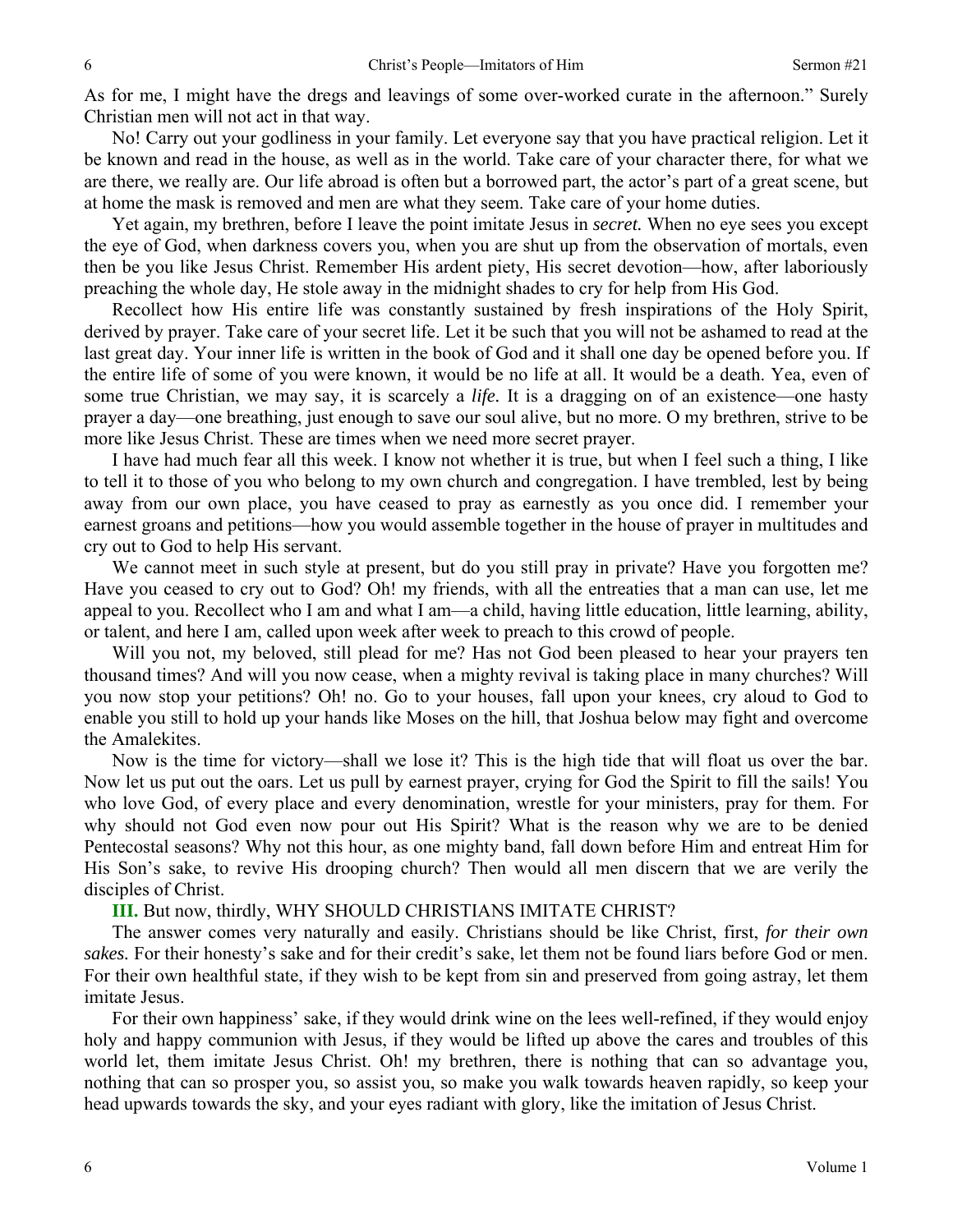It is when by the power of the Holy Spirit you are enabled to walk with Jesus in His very footsteps and tread in His ways, you are most happy and you are most known to be the children of God. For your own sake, my brethren, I say, be like Christ.

Next, for *religion's sake,* strive to imitate Jesus. Ah! poor religion, you have been sorely shot at by cruel foes, but you have not been wounded one-half so much by them as by your friends. None have hurt you, O Christianity, so much as those who profess to be your followers. Who have made these wounds in this fair hand of Godliness? I say the professor has done this, who has not lived up to his profession. The man, who with pretences, enters the fold, being nought but a wolf in sheep's clothing. Such men, sirs, injure the Gospel more than others, more than the laughing infidel, more than the sneering critic, does the man hurt our cause, who professes to love it, but in his actions do belie his love.

Christian, do you love that cause? Is the name of the dear Redeemer precious to you? Would you see the kingdoms of the world become the kingdoms of our Lord and His Christ? Do you wish to see the proud man humbled and the mighty abased? Do you long for the souls of perishing sinners, and are you desirous to win them and save their souls from everlasting burning? Would you prevent their fall into the regions of the damned? Is it your desire that Christ should see the travail of His soul and be abundantly satisfied? Does your heart yearn over your fellow immortals? Do you long to see them forgiven? Then be consistent with your religion.

Walk *before God* in the land of the living. Behave as an elect man should do. Recollect what manner of people we ought to be in all holy conversation and godliness. This is the best way to convert the world, yea, such conduct would do more than even the efforts of missionary societies, excellent as they are. Let but men see that our conduct is superior to others, then they will believe there is something in our religion.

But if they see us quite the contrary to what we avow, what will they say? "These religious people are no better than others! Why should we go amongst them?" And they say quite rightly. It is but common sense judgment. Ah, my friends, if you love religion for her own sake be consistent and walk in the love of God. Follow Christ Jesus.

Then, to put it into the strongest form I can, let me say, for *Christ's sake*, endeavor to be like Him. Oh! could I fetch the dying Jesus here and let Him speak to you! My own tongue is tied this morning, but I would make His blood, His scars, and His wounds speak. Poor dumb mouths, I bid each of them plead in His behalf. How would Jesus standing here show you His hands this morning! "My friends," He would say, "behold Me! These hands were pierced for you and look here at this My side. It was opened as the fountain of your salvation. See My feet. There entered the cruel nails. Each of these bones were dislocated for your sake. These eyes gushed with torrents of tears. This head was crowned with thorns. These cheeks were smitten. This hair was plucked. My body become the center and focus of agony. I hung quivering in the burning sun and all for you, My people. And will you not love Me now? I bid you be like Me. Is there any fault in Me? Oh! no. You believe that I am fairer than ten thousand fairs and lovelier than ten thousand loves. Have I injured you? Have I not rather done all for your salvation? And do I not sit at My Father's throne, and e'en now, intercede on your behalf? If you love Me,"—Christian, hear that word, let the sweet syllables ring forever in your ears, like the prolonged sounding of silvertoned bells—"if you love Me, if you love Me, keep My commandments."

Oh, Christian, let that "if" be put to you this morning. "If you love Me." Glorious Redeemer! Is it an "if" at all? You precious, bleeding Lamb, can there be an "if"? What, when I see Your blood gushing from You, is it an "if"? Yes, I weep to say it is an "if." Often my thoughts make it "if" and often my words make it "if." But yet I think my soul feels it is not "if" either.

> *"Not to mine eyes is light so dear, Nor friendship half so sweet."*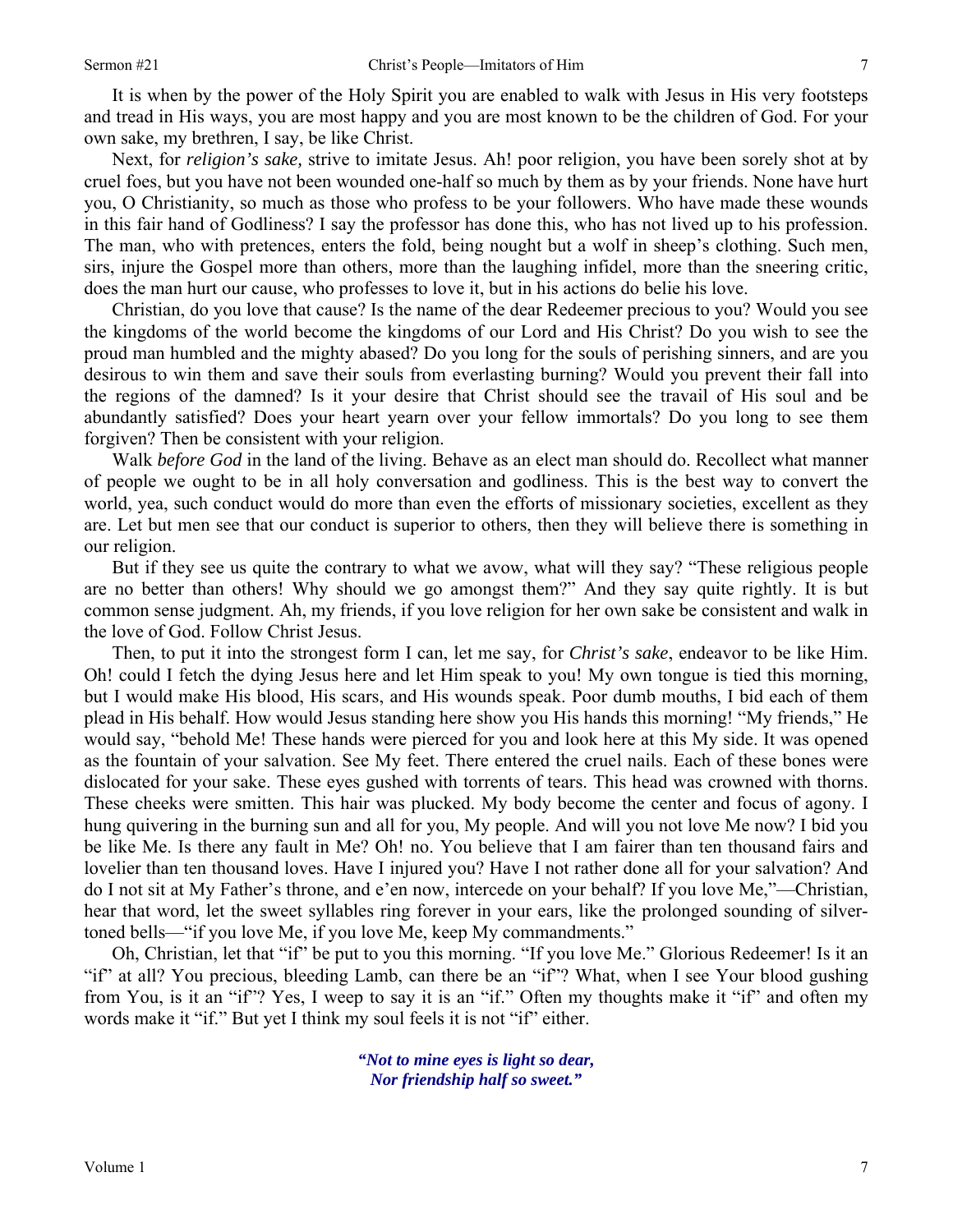"Yes, I love You, I know that I love You. Lord, You know all things, You know that I love You," can the Christian say. "Well then," says Jesus, looking down with a glance of affectionate approbation, "*since* you love Me, keep My commandments." O beloved, what mightier reason can I give than this? It is the argument of love and affection. Be like Christ, since gratitude demands obedience, so shall the world know that you have been with Jesus.

**IV.** Ah! then you wept and I perceive you felt the force of pity, and some of you are inquiring, "HOW CAN I IMITATE HIM?"

It is my business, then, before you depart, to tell you how you can become transformed into the image of Christ.

In the first place, then, my beloved friends, in answer to your inquiry, let me say, you must know Christ as your Redeemer before you can follow Him as your Exemplar. Much is said about the example of Jesus and we scarcely find a man now who does not believe that our Lord was an excellent and holy man, much to be admired.

But excellent as His example, it would be impossible to imitate it, had He not also been our sacrifice. Do you this morning know that His blood was shed for you? Can you join with me in this verse—

> *"O the sweet wonders of that cross Where God, the Savior, lov'd and died; Her noblest life my spirit draws, From His dear wounds and bleeding side."*

If so, you are on a fair way to imitate Christ. But do not seek to copy Him until you are bathed in the fountain filled with blood, drawn from His veins. It is not possible for you to do so. Your passion will be too strong and corrupt, and you will be building without a foundation, a structure which will be about as stable as a dream. You cannot mold your life to His pattern until you have had His Spirit, till you have been clothed in His righteousness. "Well," say some, "we have proceeded so far, what next shall we do? We know we have an interest in Him, but we are still sensible of manifold deficiencies."

Next then, let me entreat you to study Christ's character. This poor Bible is become an almost obsolete book, even with some Christians. There are so many magazines, periodicals, and such like ephemeral productions, that we are in danger of neglecting to search the Scriptures. Christian, would you know your Master? Look at Him. There is a wondrous power about the character of Christ, for the more you regard it, the more you will be conformed to it. I view myself in the glass, I go away and forget what I was. I behold Christ and I become like Christ. Look at Him, then. Study Him in the evangelists, studiously examine His character. "But" say you, "we have done that and we have proceeded but little farther."

Then, in the next place, correct your poor copy every day. At night, try and recount all the actions of the twenty-four hours, scrupulously putting them under review. When I have proof sheets sent to me of any of my writings, I have to make the corrections in the margin. I might read them over fifty times and the printers would still put in the errors if I did not mark them. So must you do if you find anything faulty.

At night, make a mark in the margin that you may know where the fault is and tomorrow may amend it. Do this, day after day continually, noting your faults one by one so that you may better avoid them. It was a maxim of the old philosophers that three times in the day we should go over our actions. So let us do. Let us not be forgetful. Let us rather examine ourselves each night and see wherein we have done amiss, that we may reform our lives.

Lastly, as the best advice I can give, seek more of the Spirit of God, for this is the way to become Christ-like. Vain are all your attempts to be like Him till you have sought His Spirit. Take the cold iron and attempt to weld it if you can into a certain shape. How fruitless the effort! Lay it on the anvil, seize

8